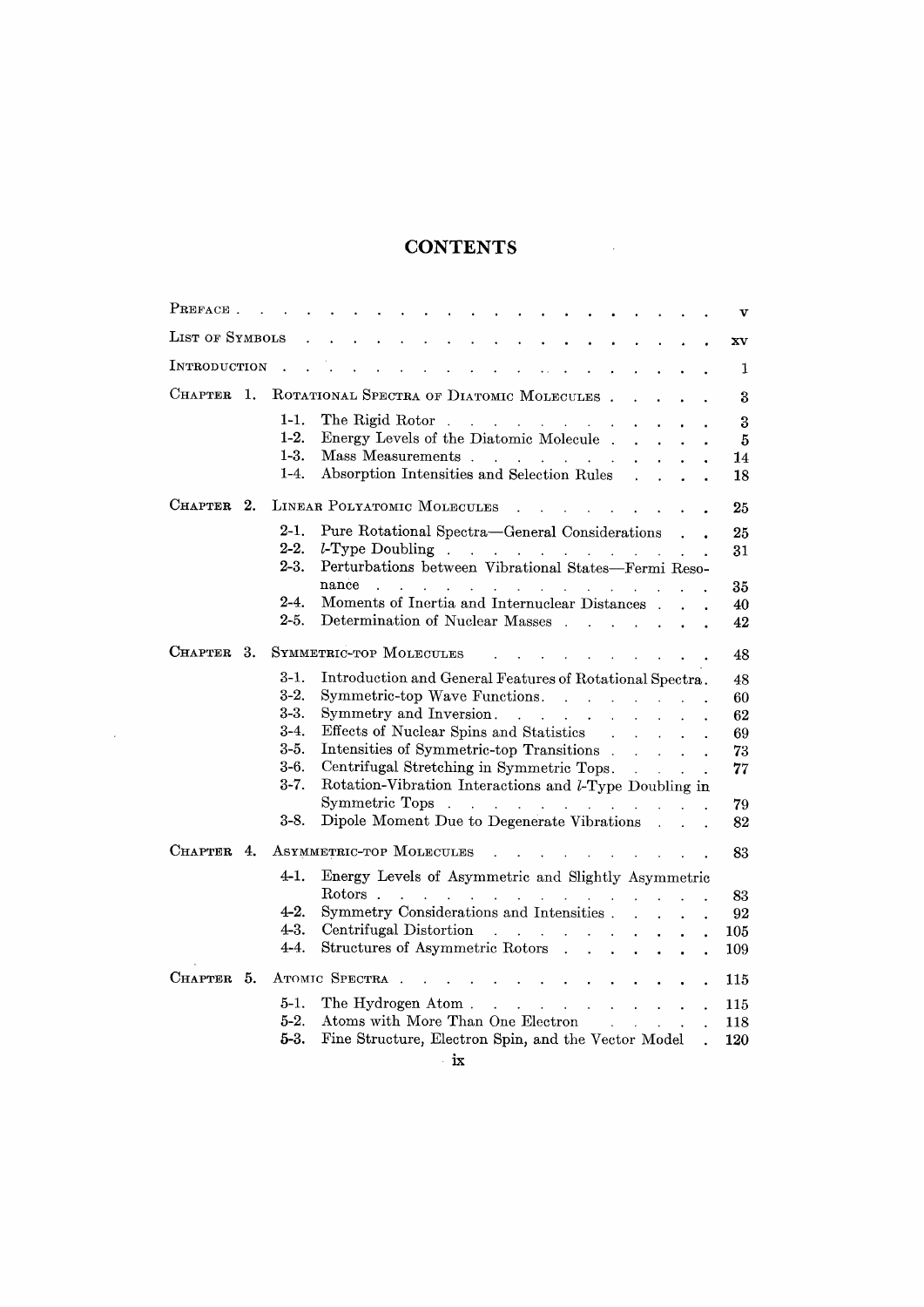## **CONTENTS**

|            |    | 5-4.     | Atoms with More Than One Valence Electron.                                                                                                                                                                                     | 123       |
|------------|----|----------|--------------------------------------------------------------------------------------------------------------------------------------------------------------------------------------------------------------------------------|-----------|
|            |    | 5-5.     | Selection Rules and Intensities<br>$\ddot{\phantom{a}}$                                                                                                                                                                        | 124       |
|            |    | 5-6.     | Fine Structure—More Exact Treatment                                                                                                                                                                                            | 126       |
|            |    | $5-7.$   | Hyperfine Structure                                                                                                                                                                                                            | 130       |
|            |    | $5-8.$   | Penetrating Orbits<br>the contract of the contract of the contract of<br>$\ddot{\phantom{0}}$                                                                                                                                  | 143       |
|            |    | 5-9.     | Zeeman Effects for Atoms<br>and a straight and a straight and                                                                                                                                                                  | 143       |
|            |    |          | 5-10. Microwave Studies of Atomic Hyperfine Structure                                                                                                                                                                          | 145       |
|            |    |          | 5-11. Microwave Spectra from Astronomical Sources<br>$\ddot{\phantom{0}}$                                                                                                                                                      | 146       |
|            |    |          |                                                                                                                                                                                                                                |           |
| Снартев    | 6. |          | QUADRUPOLE HYPERFINE STRUCTURE IN MOLECULES.                                                                                                                                                                                   | 149       |
|            |    | 6-1.     | Introduction<br>$\mathbf{r}$ , $\mathbf{r}$ , $\mathbf{r}$ , $\mathbf{r}$ , $\mathbf{r}$ , $\mathbf{r}$                                                                                                                        | 149       |
|            |    | $6-2.$   | Quadrupole Hyperfine Structure in Linear Molecules                                                                                                                                                                             | 150       |
|            |    | $6-3.$   | Quadrupole Hyperfine Structure in Symmetric Tops<br>$\ddot{\phantom{0}}$                                                                                                                                                       | 154       |
|            |    | $6-4.$   | Second-order Quadrupole Effects                                                                                                                                                                                                | 155       |
|            |    | $6-5.$   | Asymmetric Tops (a) and (b) and (b) and (b) and (b) and (b) and (b) and (b) and (b) and (b) and (b) and (b) and (b) and (b) and (b) and (b) and (b) and (b) and (b) and (b) and (b) and (b) and (b) and (b) and (b) and (b) an | 159       |
|            |    | 6-6.     | Hyperfine Structure from Two or More Nuclei in the                                                                                                                                                                             |           |
|            |    |          | Same Molecule<br>والتواصل والمتعارف المتأول والمناو                                                                                                                                                                            | 164       |
| Chapter 7. |    |          | MOLECULES WITH ELECTRONIC ANGULAR MOMENTUM                                                                                                                                                                                     | 174       |
|            |    | $7-1.$   |                                                                                                                                                                                                                                |           |
|            |    |          | Introduction<br>and the contract of the con-<br>$\sim$<br>$\mathbf{r}$ and $\mathbf{r}$ and $\mathbf{r}$                                                                                                                       | 174       |
|            |    | $7-2.$   | Hund's Coupling Cases<br>$\ddot{\phantom{0}}$                                                                                                                                                                                  | 177       |
|            |    | $7-3.$   | Rotational Energies<br>$\mathbf{z} = \mathbf{z} \mathbf{z}$ .<br>$\sim$<br>$\bullet$ .<br>$\ddot{\phantom{0}}$<br>$\ddot{\phantom{a}}$<br>$\blacksquare$                                                                       | 180       |
|            |    | 7-4.     | Spin Uncoupling<br>$\mathcal{L}^{\text{max}}$<br>$\mathcal{L}^{\text{max}}$<br>$\ddot{\phantom{0}}$<br>$\ddot{\phantom{0}}$<br>$\bullet$<br>$\ddot{\phantom{0}}$<br>$\ddot{\phantom{0}}$                                       | 185       |
|            |    | 7-5.     | $\Lambda$ -Type Doubling.<br>$\mathbf{L}$<br>$\mathbf{A}$<br>$\ddot{\phantom{a}}$<br>$\mathbf{L}$                                                                                                                              | 188       |
|            |    | 7-6.     | Nonlinear Molecules.<br>$\sim 10^{-11}$<br>$\mathbf{z} = \mathbf{z} + \mathbf{z}$ and $\mathbf{z} = \mathbf{z}$<br>$\mathbf{L}$<br>$\mathbf{r}$<br>$\mathbf{L}^{\text{max}}$                                                   | 192       |
| Снартев 8. |    |          | MAGNETIC HYPERFINE STRUCTURE IN MOLECULAR SPECTRA                                                                                                                                                                              | 194       |
|            |    |          |                                                                                                                                                                                                                                |           |
|            |    | 8-1.     | Introduction<br>$\sim$                                                                                                                                                                                                         |           |
|            |    | $8-2.$   | and a state<br>$\mathbf{r} = \mathbf{r} \times \mathbf{r}$ , where $\mathbf{r} = \mathbf{r} \times \mathbf{r}$ , where $\mathbf{r} = \mathbf{r} \times \mathbf{r}$                                                             | 194       |
|            |    | $8-3.$   | Coupling Schemes for Magnetic Hyperfine Structure<br>Examples of Magnetic Hyperfine Structure in Molecules                                                                                                                     | 196       |
|            |    |          | with Electronic Angular Momentum                                                                                                                                                                                               | 199       |
|            |    | 8-4.     | Nonlinear Molecules                                                                                                                                                                                                            | 200       |
|            |    | 8-5.     | Spin-spin Interaction between Nuclei                                                                                                                                                                                           | 202       |
|            |    | 8-6.     | Effect of Hyperfine Structure on Doubling-Hyperfine                                                                                                                                                                            |           |
|            |    |          | Doubling<br>and a series of the companion of the series of the                                                                                                                                                                 | 203       |
|            |    | 8-7.     | Electronic Angular Momentum in $12$ Molecules and Its                                                                                                                                                                          |           |
|            |    |          | Contributions to Molecular Energy.<br><b>Contract Contract Contract Contract</b>                                                                                                                                               | 207       |
|            |    | 8-8.     | Effect of Electronic Motion on Rotational Energy                                                                                                                                                                               | 212       |
|            |    | $8-9.$   | Magnetic Hyperfine Interaction $(I \cdot J)$ in $12$ Molecules.                                                                                                                                                                | 215       |
|            |    |          | 8-10. Magnetic Hyperfine Structure of Nonlinear Molecules in<br>$1\Sigma$ States                                                                                                                                               |           |
|            |    |          |                                                                                                                                                                                                                                | 219       |
| CHAPTER 9. |    |          | INTERPRETATION OF HYPERFINE COUPLING CONSTANTS IN TERMS                                                                                                                                                                        |           |
|            |    |          | OF MOLECULAR STRUCTURE AND NUCLEAR MOMENTS                                                                                                                                                                                     | 225       |
|            |    | 9-1.     | Introductory Remarks on Quadrupole Coupling.                                                                                                                                                                                   | 225       |
|            |    | $9 - 2.$ | Quadrupole Coupling in Atoms.<br><b>Service</b>                                                                                                                                                                                | $\rm 226$ |
|            |    | $9 - 3.$ | Quadrupole Coupling in Molecules-General Considera-                                                                                                                                                                            |           |
|            |    |          | tions                                                                                                                                                                                                                          | 228       |
|            |    | 9-4.     | Procedure for Calculating $q$ in a Molecule                                                                                                                                                                                    | 234       |
|            |    | 9-5.     | Quadrupole Coupling in Asymmetric Molecules<br>$\ddot{\phantom{a}}$<br>$\ddot{\phantom{a}}$<br>$\ddot{\phantom{0}}$                                                                                                            | 241       |
|            |    | 9-6.     | Interpretation of Magnetic Hyperfine Coupling Constants                                                                                                                                                                        | 245       |

 $\mathcal{L}^{\text{max}}_{\text{max}}$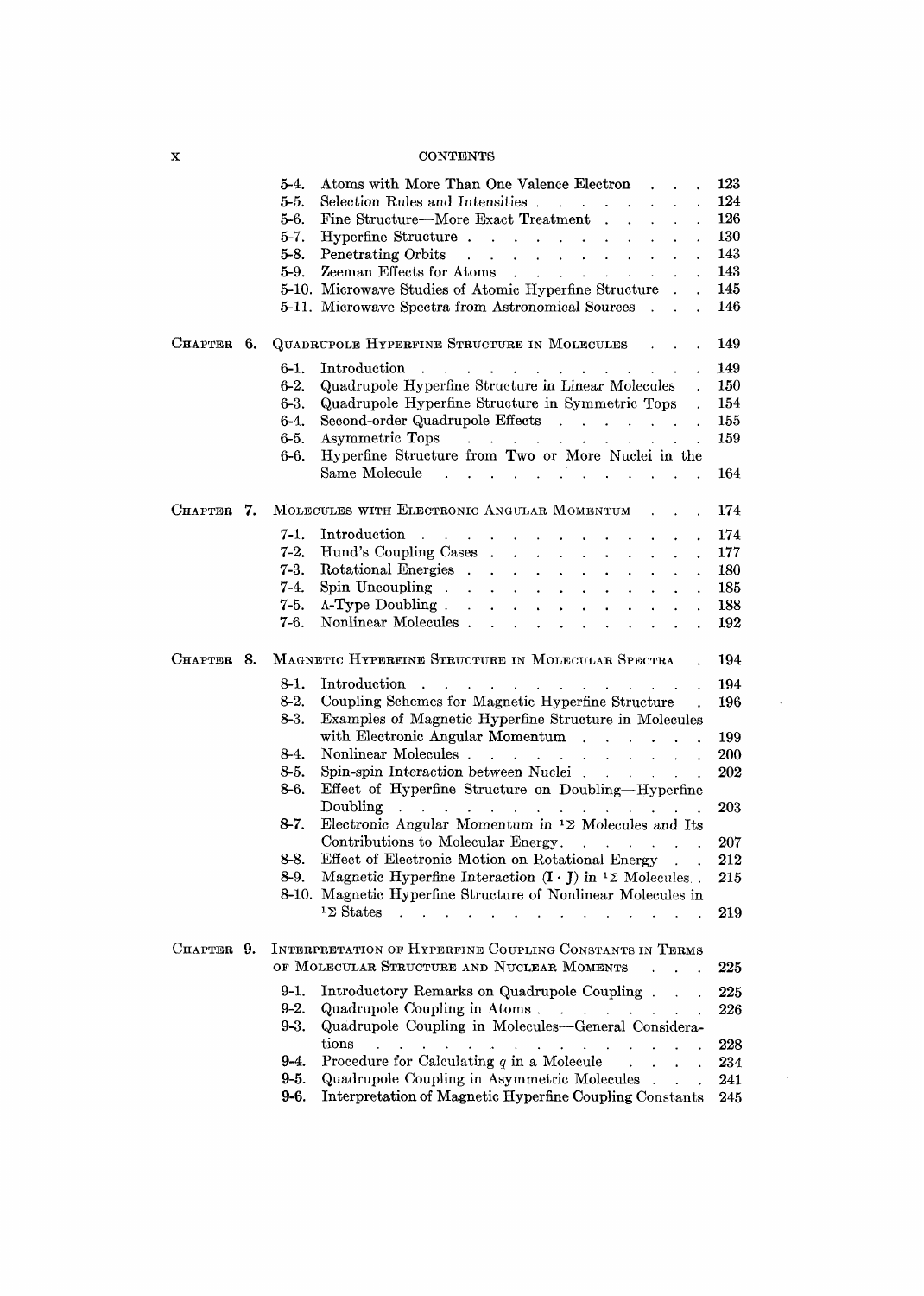|             | <b>CONTENTS</b>                                                                                                                                                                                                                                                                                                               | X1  |
|-------------|-------------------------------------------------------------------------------------------------------------------------------------------------------------------------------------------------------------------------------------------------------------------------------------------------------------------------------|-----|
| CHAPTER 10. | STARK EFFECTS IN MOLECULAR SPECTRA                                                                                                                                                                                                                                                                                            | 248 |
|             | Introduction<br>$10-1.$<br>Quantum-mechanical Calculation of Stark Energy for<br>$10-2.$                                                                                                                                                                                                                                      | 248 |
|             | Static Fields<br>Relative Intensities of Stark Components and Identifica-<br>$10-3.$                                                                                                                                                                                                                                          | 250 |
|             | tion of Transitions from Their Stark Patterns                                                                                                                                                                                                                                                                                 | 255 |
|             | Stark Effect When Hyperfine Structure Is Present.<br>$10-4.$                                                                                                                                                                                                                                                                  | 258 |
|             | $10-5.$<br>Determination of Molecular Dipole Moments.<br>$\mathbb{R}^n$ . The set of $\mathbb{R}^n$                                                                                                                                                                                                                           | 264 |
|             | Forbidden Lines and Change of Intensity Due to Stark<br>$10-6.$<br>$\rm Effect$<br>and a series of the contract of the contract of the contract of                                                                                                                                                                            | 269 |
|             | Polarization of Molecules by Electric Fields<br>$10-7.$                                                                                                                                                                                                                                                                       | 270 |
|             | $10-8.$<br>Stark Effects in Rapidly Varying Fields—Nonresonant<br>Case                                                                                                                                                                                                                                                        |     |
|             | the contract of the contract of the contract of the contract of<br>Stark Effects in Rapidly Varying Fields-Resonant Mod-<br>10-9.                                                                                                                                                                                             | 273 |
|             | ulation<br>the control of the control of the control of the control of the control of the control of                                                                                                                                                                                                                          | 279 |
| CHAPTER 11. | ZEEMAN EFFECTS IN MOLECULAR SPECTRA.                                                                                                                                                                                                                                                                                          | 284 |
|             | and the company of the company of the company of the company of the company of the company of the company of the company of the company of the company of the company of the company of the company of the company of the comp<br>11-1.<br>Introduction<br>Zeeman Effect in Weak Fields for Molecules Having Elec-<br>$11-2.$ | 284 |
|             | tronic Angular Momentum                                                                                                                                                                                                                                                                                                       |     |
|             | Characteristics of Zeeman Splitting of Spectral Lines                                                                                                                                                                                                                                                                         | 284 |
|             | $11-3.$                                                                                                                                                                                                                                                                                                                       | 286 |
|             | Intermediate Coupling and Intermediate Fields<br>$11-4.$<br>$\ddot{\phantom{0}}$                                                                                                                                                                                                                                              | 289 |
|             | $11-5.$<br>Zeeman Effect with Hyperfine Structure                                                                                                                                                                                                                                                                             | 289 |
|             | Zeeman Effects in Ordinary Molecules $(12 \text{ States})$ .<br>$11-6.$<br>$\ddot{\phantom{0}}$                                                                                                                                                                                                                               | 290 |
|             | Combined Zeeman-Stark Effects<br>$11-7.$                                                                                                                                                                                                                                                                                      | 296 |
|             | $11-8.$<br>Transitions between Zeeman Components                                                                                                                                                                                                                                                                              | 296 |
| CHAPTER 12. | THE AMMONIA SPECTRUM AND HINDERED MOTIONS.                                                                                                                                                                                                                                                                                    | 300 |
|             | $12-1.$                                                                                                                                                                                                                                                                                                                       | 300 |
|             | $12 - 2.$<br>Inversion Frequency of $NH_3$ , ,                                                                                                                                                                                                                                                                                | 302 |
|             | $12-3.$<br>Inversion of Other Symmetric Hydrides<br>$\ddot{\phantom{0}}$                                                                                                                                                                                                                                                      | 307 |
|             | Fine Structure of the Ammonia Inversion Spectrum-<br>$12 - 4.$                                                                                                                                                                                                                                                                |     |
|             | Rotation-Vibration Interactions.<br>$\ddot{\phantom{a}}$                                                                                                                                                                                                                                                                      | 307 |
|             | Asymmetric Forms of Ammonia<br>$12-5.$<br>$\ddot{\phantom{a}}$                                                                                                                                                                                                                                                                | 314 |
|             | $12-6.$<br>Hindered Torsional Motions in Symmetric Rotors.                                                                                                                                                                                                                                                                    | 315 |
|             | $12-7.$<br>Heights of Hindering Barriers<br>$\mathbb{Z}^2$                                                                                                                                                                                                                                                                    | 322 |
|             | Hindered Torsional Motions in Asymmetric Rotors<br>$12-8.$                                                                                                                                                                                                                                                                    | 324 |
|             | Selection Rules<br>$12-9.$                                                                                                                                                                                                                                                                                                    | 331 |
|             | 12-10. Examples of Hindered Torsional Motion in Asymmetric                                                                                                                                                                                                                                                                    |     |
|             | Rotors.<br>and the company of the company of the company of the company of the company of the company of the company of the company of the company of the company of the company of the company of the company of the company of the comp                                                                                     | 333 |
| Снартев 13. | SHAPES AND WIDTHS OF SPECTRAL LINES                                                                                                                                                                                                                                                                                           | 336 |
|             | $13-1.$<br>Natural Line Breadth                                                                                                                                                                                                                                                                                               | 336 |
|             | $13-2.$<br>Doppler Effect.<br>$\Delta$<br>$\ddot{\phantom{a}}$<br>$\ddot{\phantom{a}}$<br>$\cdot$                                                                                                                                                                                                                             | 337 |
|             | $13-3.$<br>Pressure Broadening.<br><b>All Contracts</b><br>$\mathcal{L}^{\text{max}}$                                                                                                                                                                                                                                         | 338 |
|             | Absolute or Integrated Line Intensity.<br>$13-4.$<br>and the company<br>Comparison of the Van Vleck-Weisskopf Line Shape<br>$13-5.$                                                                                                                                                                                           | 343 |
|             | with Experiment.<br>the contract of the contract of the con-                                                                                                                                                                                                                                                                  | 344 |
|             | Pressure Broadening and Intermolecular Forces.<br>13-6.<br>$\mathcal{L}(\mathcal{L})$ .                                                                                                                                                                                                                                       | 347 |
|             | Comparison of Methods of Treating Pressure Broadening.<br>$13-7.$                                                                                                                                                                                                                                                             | 348 |
|             | Impact Theory-Anderson's Treatment<br>$13-8.$<br>and a strategic con-                                                                                                                                                                                                                                                         | 355 |
|             | Comparison of Theories with Experiment.<br>13-9.<br><b>Carl Carl Carl Control</b>                                                                                                                                                                                                                                             | 361 |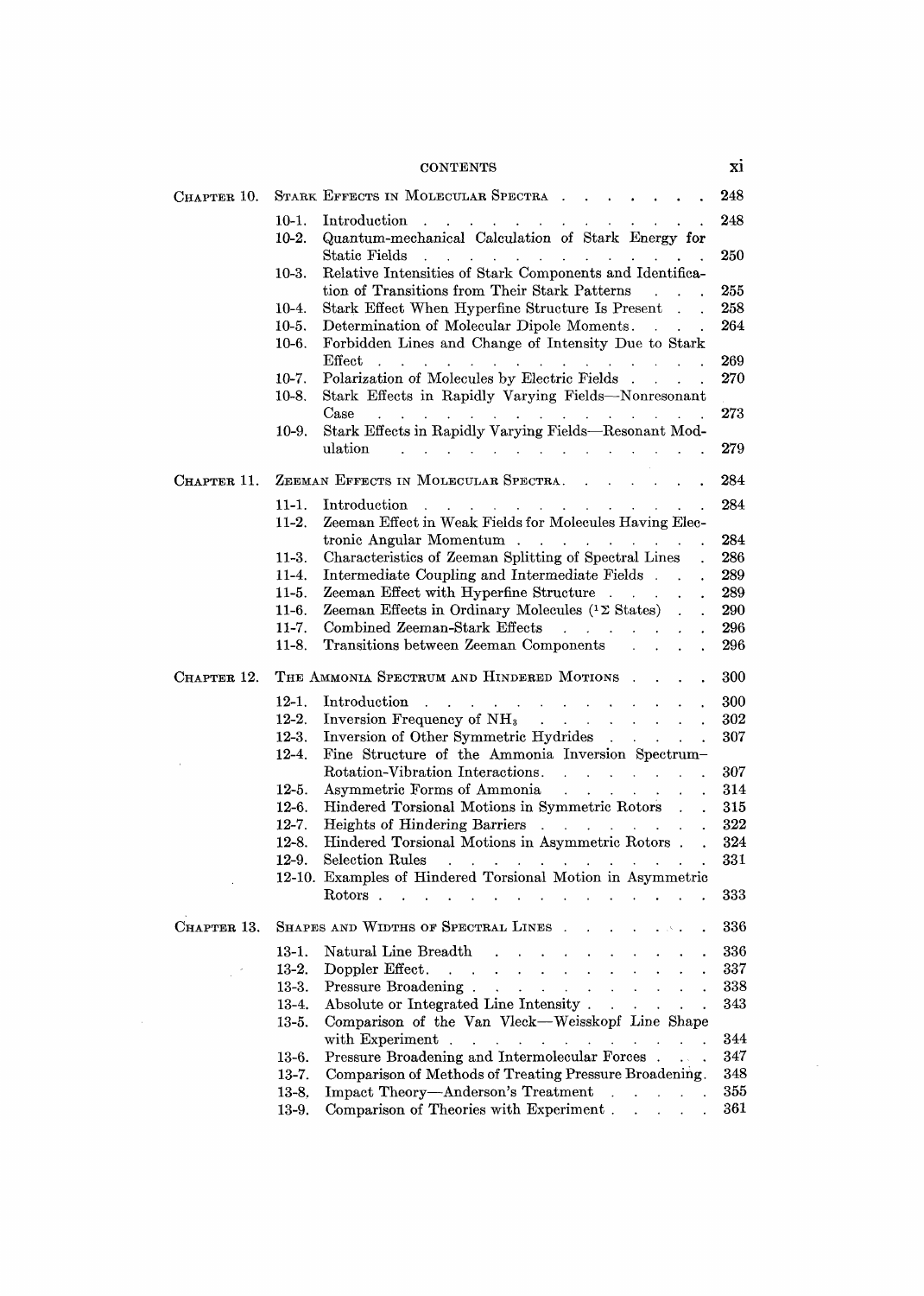## **CONTENTS**

|             | 13-10. Self-broadening of Linear Molecules<br>366                                                                                                                                                                                                                                                                                     |
|-------------|---------------------------------------------------------------------------------------------------------------------------------------------------------------------------------------------------------------------------------------------------------------------------------------------------------------------------------------|
|             | 368<br>13-11. Oxygen Line Breadths                                                                                                                                                                                                                                                                                                    |
|             | 13-12. Temperature Dependence of Line Widths .<br>368                                                                                                                                                                                                                                                                                 |
|             | 13-13. Effect of Temperature on Intensities<br>369<br>$\mathbf{A}^{\text{max}}$                                                                                                                                                                                                                                                       |
|             | 370<br>13-14. High Pressures<br>$\mathcal{A}$ is a set of the set of the set of the set of $\mathcal{A}$<br>$\mathbf{r}$<br>$\ddot{\phantom{0}}$                                                                                                                                                                                      |
|             | 13-15. Saturation Effects.<br>371                                                                                                                                                                                                                                                                                                     |
|             | 374<br>13-16. Broadening by Collisions with Walls<br>$\sim$                                                                                                                                                                                                                                                                           |
|             | 375<br>13-17. Microwave Absorption in Nonpolar Gases.<br>$\ddot{\phantom{a}}$                                                                                                                                                                                                                                                         |
| CHAPTER 14. | 376<br>MICROWAVE CIRCUIT ELEMENTS AND TECHNIQUES                                                                                                                                                                                                                                                                                      |
|             | 14-1.<br>Introduction. Electromagnetic Fields and Waves .<br>376                                                                                                                                                                                                                                                                      |
|             | 14-2.<br>379                                                                                                                                                                                                                                                                                                                          |
|             | 14-3.<br>Attenuation<br>383<br>and the state of the state of<br>$\mathbf{r}$<br>$\sim$<br>$\sim 10^{-1}$                                                                                                                                                                                                                              |
|             | Reflections in Waveguides<br>14-4.<br>386<br>$\mathbf{r} = \mathbf{r}$<br>$\ddot{\phantom{0}}$                                                                                                                                                                                                                                        |
|             | 14-5.<br>Cavity Resonators<br>390                                                                                                                                                                                                                                                                                                     |
|             | Coupling of Cavities to Waveguide<br>14-6.<br>392<br>$\mathbf{L}$                                                                                                                                                                                                                                                                     |
|             | 14-7.<br>Directional Couplers Processes and Security Assembly Processes and Security Assembly Directional Couplers and Assembly Directional Couplers and Assembly Direction of the United States of the United States and Assembly Dire<br>394<br>$\mathcal{L}$<br>$\mathbf{r}$<br>$\ddot{\phantom{0}}$<br>$\ddot{\phantom{0}}$<br>ä, |
|             | Attenuators<br>14-8.<br>$\mathcal{L}(\mathcal{L}^{\mathcal{L}}(\mathcal{L}^{\mathcal{L}}(\mathcal{L}^{\mathcal{L}}(\mathcal{L}^{\mathcal{L}}(\mathcal{L}^{\mathcal{L}}(\mathcal{L}^{\mathcal{L}}(\mathcal{L}^{\mathcal{L}}(\mathcal{L}^{\mathcal{L}}(\mathcal{L}^{\mathcal{L}}(\mathcal{L}^{\mathcal{L}})))$<br>397                   |
|             | 14-9.<br>Joints in Waveguide Systems<br>397<br>$\sim$ 10 $\pm$                                                                                                                                                                                                                                                                        |
|             | 14-10. Waveguide Windows<br>398                                                                                                                                                                                                                                                                                                       |
|             | $\mathbf{v}$<br>$\ddot{\phantom{1}}$<br>14-11. Plungers $\ldots$ $\ldots$ $\ldots$                                                                                                                                                                                                                                                    |
|             | 399                                                                                                                                                                                                                                                                                                                                   |
|             | 14-12. Other Types of Guided Waves<br>399<br>$\mathbf{A}^{\mathrm{max}}$<br>$\mathbf{L}^{\text{max}}$                                                                                                                                                                                                                                 |
|             | 14-13. Microwave Applications of Ferrites<br>400<br>$\mathbf{r}$<br>$\ddot{\phantom{0}}$<br>$\ddot{\phantom{a}}$<br>$\ddot{\phantom{0}}$                                                                                                                                                                                              |
|             | 401                                                                                                                                                                                                                                                                                                                                   |
|             | $14-15.$ Klystrons $\ldots$ $\ldots$ $\ldots$<br>402                                                                                                                                                                                                                                                                                  |
|             | 14-16. Magnetrons $\ldots$ $\ldots$ $\ldots$ $\ldots$<br>405<br>$\ddot{\phantom{0}}$                                                                                                                                                                                                                                                  |
|             | 14-17. Traveling-wave and Backward-wave Tubes.<br>405                                                                                                                                                                                                                                                                                 |
|             | 14-18. Detectors<br>$\mathcal{L}^{\mathcal{L}}$ . The set of the set of the set of the set of the set of the $\mathcal{L}^{\mathcal{L}}$<br>407                                                                                                                                                                                       |
| CHAPTER 15. | MICROWAVE SPECTROGRAPHS<br>411                                                                                                                                                                                                                                                                                                        |
|             | $15-1.$<br>General Principles and Ultimate Sensitivity<br>411                                                                                                                                                                                                                                                                         |
|             | $15-2.$<br>416<br>$\ddot{\phantom{0}}$                                                                                                                                                                                                                                                                                                |
|             | $15-3.$<br>Stark Modulation<br>418                                                                                                                                                                                                                                                                                                    |
|             | 15-4.<br>Modulation-frequency Signal Amplifiers<br>420<br>$\ddot{\phantom{0}}$                                                                                                                                                                                                                                                        |
|             | $15-5.$<br>424<br>$\hat{\boldsymbol{\epsilon}}$                                                                                                                                                                                                                                                                                       |
|             | $15-6.$<br>Choice of Modulation Frequency for Spectrographs<br>425                                                                                                                                                                                                                                                                    |
|             | $15 - 7.$<br>425<br>$\ddot{\phantom{a}}$                                                                                                                                                                                                                                                                                              |
|             | 15-8.<br>Bridge Spectrographs and a series of the series of the series of the series of the series of the series of the series of the series of the series of the series of the series of the series of the series of the series of the<br>425<br>t,                                                                                  |
|             | 15-9.<br>High-resolution Spectrometers<br>427<br>$\mathcal{L}^{\text{max}}$ and $\mathcal{L}^{\text{max}}$<br>$\mathcal{L}^{\text{max}}$ and $\mathcal{L}^{\text{max}}$                                                                                                                                                               |
|             | 15-10. Some High-resolution Spectrometers<br>428                                                                                                                                                                                                                                                                                      |
|             | $\ddot{\phantom{a}}$                                                                                                                                                                                                                                                                                                                  |
|             | 435<br>$\ddot{\phantom{a}}$                                                                                                                                                                                                                                                                                                           |
|             | 15-12. Large Untuned Cavity<br>439                                                                                                                                                                                                                                                                                                    |
|             | 15-13. Spectrographs for Measurements of Zeeman Effect.<br>441                                                                                                                                                                                                                                                                        |
|             | 15-14. Spectrometers for High and Low Temperatures<br>443                                                                                                                                                                                                                                                                             |
|             | 15-15. Spectrographs for Intensity and Line-Shape Measure-                                                                                                                                                                                                                                                                            |
|             | ments<br>445<br>and the company<br>the contract of the contract of the                                                                                                                                                                                                                                                                |
|             | 15-16. Gas Handling for Microwave Spectrographs<br>446                                                                                                                                                                                                                                                                                |
|             | 15-17. Spectrometers for Free Radicals<br>447<br>$\mathbf{r}$                                                                                                                                                                                                                                                                         |
|             | 15-18. Microwave Radiometers.<br>448<br>$\ddot{\phantom{a}}$<br>$\sim$                                                                                                                                                                                                                                                                |
| CHAPTER 16. | MILLIMETER WAVES<br>$\ddot{\phantom{a}}$<br>451<br>$\ddot{\phantom{a}}$<br>$\cdot$                                                                                                                                                                                                                                                    |
|             | 16-1.<br>Introduction<br>451<br>$\mathbf{a}$ .                                                                                                                                                                                                                                                                                        |
|             | $16-2.$<br>Spark Oscillators for Millimeter Waves<br>451                                                                                                                                                                                                                                                                              |